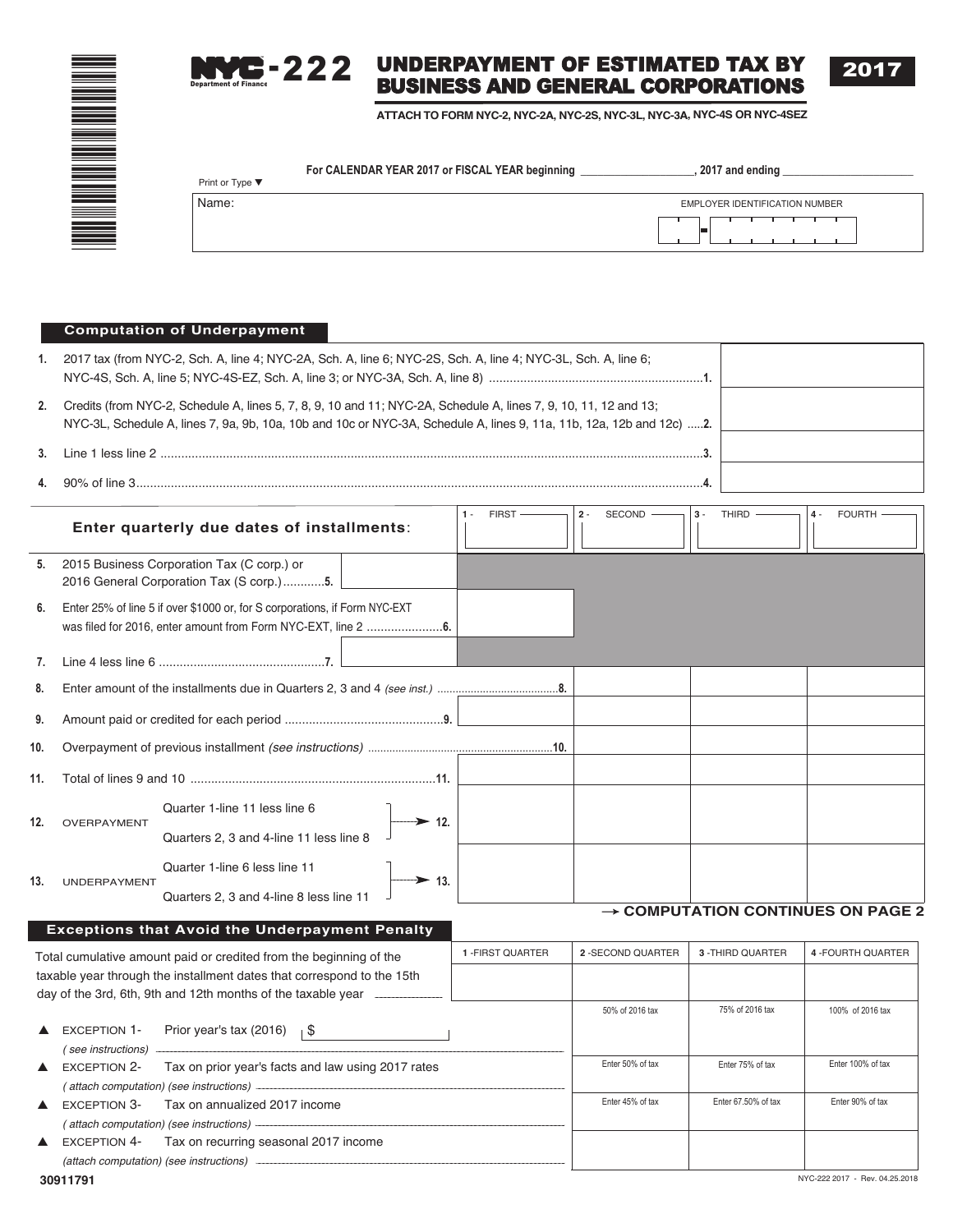|     | COMPUTATION<br>O F<br>PENALTY                                                                                                      | <b>FIRST</b> | $2 -$ | SECOND | $3 -$<br><b>THIRD</b> | $4 -$ | <b>FOURTH</b> |
|-----|------------------------------------------------------------------------------------------------------------------------------------|--------------|-------|--------|-----------------------|-------|---------------|
|     |                                                                                                                                    |              |       |        |                       |       |               |
| 14. | Enter the date of payment or the 15th day of the 3rd month<br>after the close of the taxable year, whichever is earlier14.         |              |       |        |                       |       |               |
| 15. | Number of days from due date of installment to the date                                                                            |              |       |        |                       |       |               |
| 16. | Number of days on line 15 after 3/15/2017 and before 4/1/2017  16.                                                                 |              |       |        |                       |       |               |
| 17. | Number of days on line 15 after 3/31/2017 and before 7/1/2017  17.                                                                 |              |       |        |                       |       |               |
| 18. | Number of days on line 15 after 6/30/2017 and before 10/1/2017 .18.                                                                |              |       |        |                       |       |               |
| 19. | Number of days on line 15 after 9/30/2017 and before 1/1/2018  19.                                                                 |              |       |        |                       |       |               |
| 20. | Number of days on line 15 after 12/31/2017 and before 4/1/2018 .20.                                                                |              |       |        |                       |       |               |
| 21. | Number of days on line 15 after 3/31/2018 and before 7/1/2018 21.                                                                  |              |       |        |                       |       |               |
| 22. | Number of days on line 15 after 6/30/2018 and before 10/1/2018 .22.                                                                |              |       |        |                       |       |               |
| 23. | Number of days on line 15 after 9/30/2018 and before 1/1/2019 23.                                                                  |              |       |        |                       |       |               |
| 24. | Number of days on line 15 after 12/31/2018 and before 3/15/2019  24.                                                               |              |       |        |                       |       |               |
| 25. | Number of days on line 16 x 8% x amount on line 13<br>. 25.<br>365                                                                 |              |       |        |                       |       |               |
| 26. | Number of days on line 17 x 8% x amount on line 13<br>365<br>26.                                                                   |              |       |        |                       |       |               |
| 27. | Number of days on line 18 x 8% x amount on line 13<br>. 27.<br>365                                                                 |              |       |        |                       |       |               |
| 28. | Number of days on line 19 x 8% x amount on line 13<br>365<br>. 28.                                                                 |              |       |        |                       |       |               |
| 29. | Number of days on line 20 x * % x amount on line 13<br>365<br>29.                                                                  |              |       |        |                       |       |               |
| 30. | Number of days on line 21 x * % x amount on line 13<br>365<br>. 30.                                                                |              |       |        |                       |       |               |
| 31. | Number of days on line 22 x * % x amount on line 13<br>. 31.<br>365                                                                |              |       |        |                       |       |               |
| 32. | Number of days on line 23 x * % x amount on line 13<br>. 32.<br>365                                                                |              |       |        |                       |       |               |
| 33. | Number of days on line 24 x * % x amount on line 13<br>365<br>. 33.                                                                |              |       |        |                       |       |               |
| 34. |                                                                                                                                    |              |       |        |                       |       |               |
| 35. | To complete this line, refer to the instructions for line 35 35.                                                                   |              |       |        |                       |       |               |
| 36. | Add the amounts on line 34 (or line 35, if applicable) for quarters 1 through 4. Enter total and transfer amount to Form NYC-4SEZ, |              |       |        |                       |       |               |

line 9c, Form NYC-4S, Schedule A, line 11c, Form NYC-3L, Schedule A, line 17c, Form NYC-3A, Sch. A, line 19c, Form NYC-2, Schedule A, line 16c, Form NYC-2A, Schedule A, line 18c or Form NYC-2S, Sch. A, line 8c. *(see instructions for line 35)* ..............**36.**

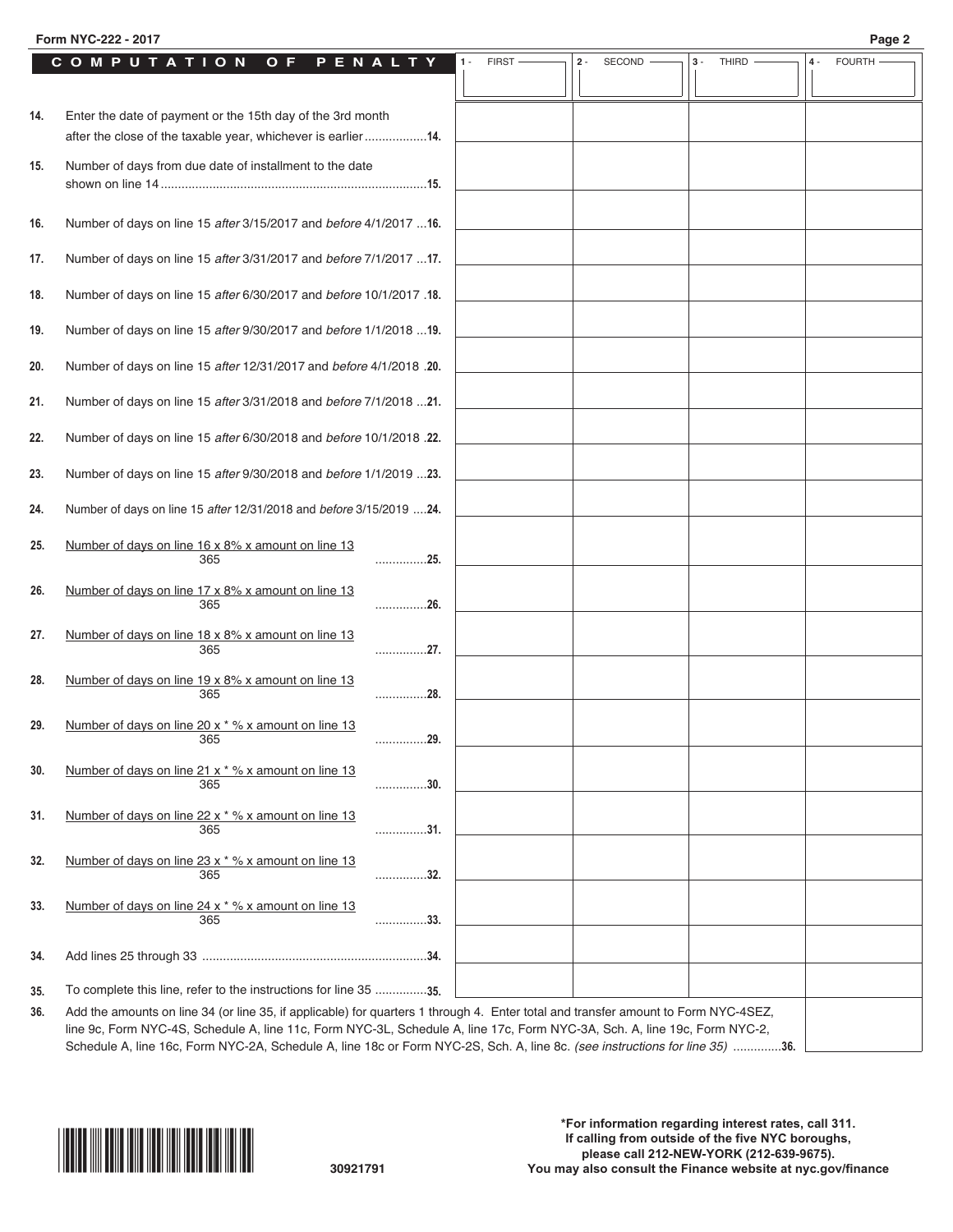# **PURPOSE OF FORM**

Form NYC-222 will enable corporations to determine if they paid the correct amount of estimated tax by the proper due date. If the minimum amount was not paid timely, an underpayment penalty may be imposed for the period underpaid. This form helps you to determine whether or not you are subject to this penalty.

# **ESTIMATED TAX**

Every S corporation subject to the New York City General Corporation Tax must pay with its return (Form NYC-3L, NYC-3A, Form NYC-4S or NYC-4S-EZ), or with its Application for Automatic Extension (Form NYC-EXT), an amount equal to 25% of its preceding year's tax if the preceding year's tax computed after all allowable credits is more than \$1,000.

Every C corporation subject to the Business Corporation Tax must file Form NYC-300 and pay the Mandatory First Installment ("MFI") if its tax for the second preceding year computed after all allowable credits is more than \$1,000. The MFI is equal to 25 percent of the tax for the second preceding tax year.

In addition, both S and C corporations must file a Declaration of Estimated Tax (Form NYC-400) if the estimated tax for the current taxable year after all allowable credits can reasonably be expected to exceed \$1,000. The due date for the declaration and the dates for paying the installments of estimated tax depend upon when the requirements for making a declaration are first met. *(Refer to Form NYC-400 for details.)*

# **NOTE**

If any date falls on a Saturday, Sunday or legal holiday, substitute the next regular workday.

### **NOTE**

An S corporation is not excused from

filing a declaration and paying estimated taxes for the current year merely because its tax liability for the preceding year was \$1,000 or less or it did not file a return for the preceding year. However, if the preceding year's tax was less than \$1,000, the taxpayer was not required to make the 25% prepayment based on the preceding year's tax at the time it filed its return (or its application for extension of time for the filing of the return) for that year.

Similarly, a C corporation must file a Declaration of Estimated Tax (Form NYC-400) if the estimated tax for the current taxable year exceeds \$1,000 even if the second preceding year's tax is \$1,000 of less.

# **EXCEPTIONS THAT AVOID THE UNDERPAYMENT PENALTY**

You will not have to pay a penalty if you made all tax payments on time and they equal or exceed the amount that would have been required to be paid by each installment date if the estimated tax were an amount determined under any of the exceptions listed below.

A different exception may be applied to each underpayment. If no exception applies, complete lines 14 through 36 to determine the amount of the penalty.

# **NOTE**

Large corporations (corporations that had allocated taxable income or entire net income of \$1 million or more in any of the three years preceding the current year) may not use exceptions 1 or 2. Such corporations may only use the exception for annualized income, or the exception for recurring seasonal income (exceptions 3 or 4, respectively).

# **Exception 1**

# Prior Year's Tax

This exception applies if a corporation

paid estimated taxes equal to the tax reported on its prior year's return. To qualify for this exception, the corporation must have filed an income tax return showing a tax liability for the prior taxable year, and that taxable year consisted of 12 months.

# **Exception 2**

# Tax Based On Prior Year's Facts and Law Using Current Year's Rates

This exception applies if a corporation paid an amount of estimated tax equal to a tax computed by applying the current year's rates to the facts shown on the return for, and under the law applicable to, the prior taxable year. **The term "current year's rate" is any of the four methods of calculating the General Corporation Tax, including the minimum tax or any method of calculating the Business Corporation Tax.**

# **Exception 3**

# Tax On Annualized Income

This exception applies if a corporation made an estimated tax payment of at least 90% of the amount it would owe if its estimated tax were a tax computed on annualized taxable income for the months preceding an installment date.

A corporation may annualize its income:

- a) for the first 3 months, or for the first 5 months if the installment was required to be paid in the 6th month;
- b) for the first 6 months, or for the first 8 months if the installment was required to be paid in the 9th month; and
- c) for the first 9 months, or for the first 11 months if the installment was required to be paid in the 12th month.